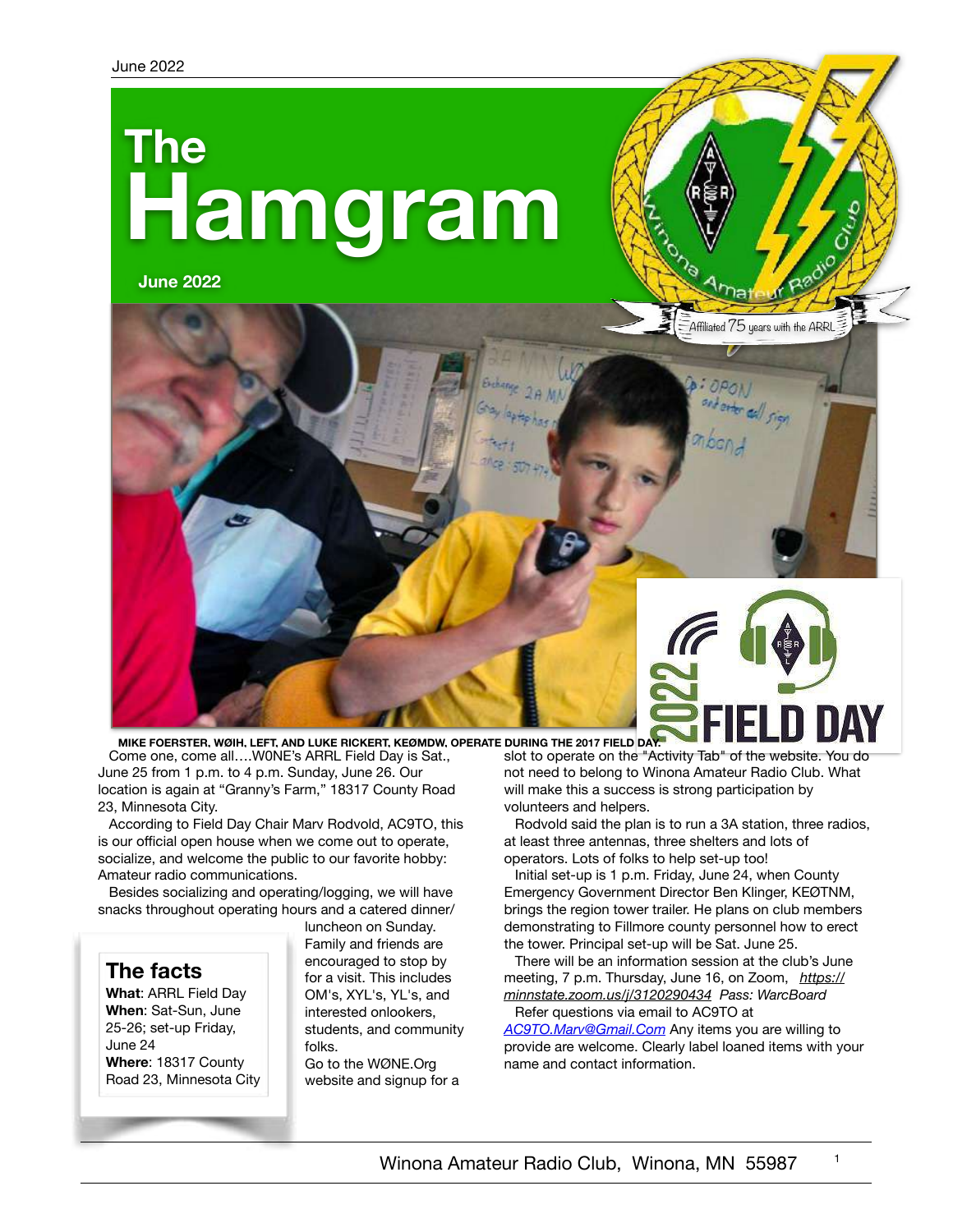

**18317 COUNTY ROAD 23, MINNESOTA CITY, MN 55959** 18317 County Road 23

 $\left(61\right)$ 

Minnesota City

 $4 min$ 

# **Some things to know:**

When contacting another station, exchange the number of transmitters the club is using, the Field Day operating Class, and the ARRL section. For us that's **"three alpha Mike-November."** That's three transmitters ("three"), a club station ("A") and Minnesota section ("Mike November").

If station W1ABC calls your reply is "Whisky

One Alpha Bravo Charlie, Three Alpha, Mike-

November." That's it! No need to say "please copy"

or "good luck," but just simply the other station's call

and our class and section. Then log it and on to the next one.

To learn more about the gear look-up "IC-7300" for radios and "N1MN" for logging.

On the matter of logging, when you take control enter your call and make sure the band is set.

When you start from scratch try tuning to the top of the band and return calls of some of the stations you hear. When you come across some open bandwidth ask if the frequency is in use then start calling. "CQ CQ CQ Field Day, WØNE, Whiskey Zero November Echo." When you hear another station replying with their call sign, quickly enter it into the logging computer. Since you

were the one calling CQ

on that frequency it is yours to keep using. So quickly say "QRZ (means anyone calling me?) WØNE?" or

you can just call a quick CQ again. Before your first stint at the microphone, just listen while someone else operates through a few contacts to learn the rhythm.



**SETTING UP ANTENNAS IS PART OF THE FUN ACCORDING TO MARV RODVOLD, AC9TO.**

#### **REASONS TO PARTICIPATE IN FIELD DAY**

- Have fun with other club members
- Learn how to set up antennas and radios and improvise because something's missing
- Operate competitively (and casually)
- Have fun making contacts—lots and lots of **contacts**
- Brush up operating skills
- Learn operating skills
- Revel in a beautiful June day (or night) outdoors
- See guys try a new mode
- Operate on bands thought to be useless

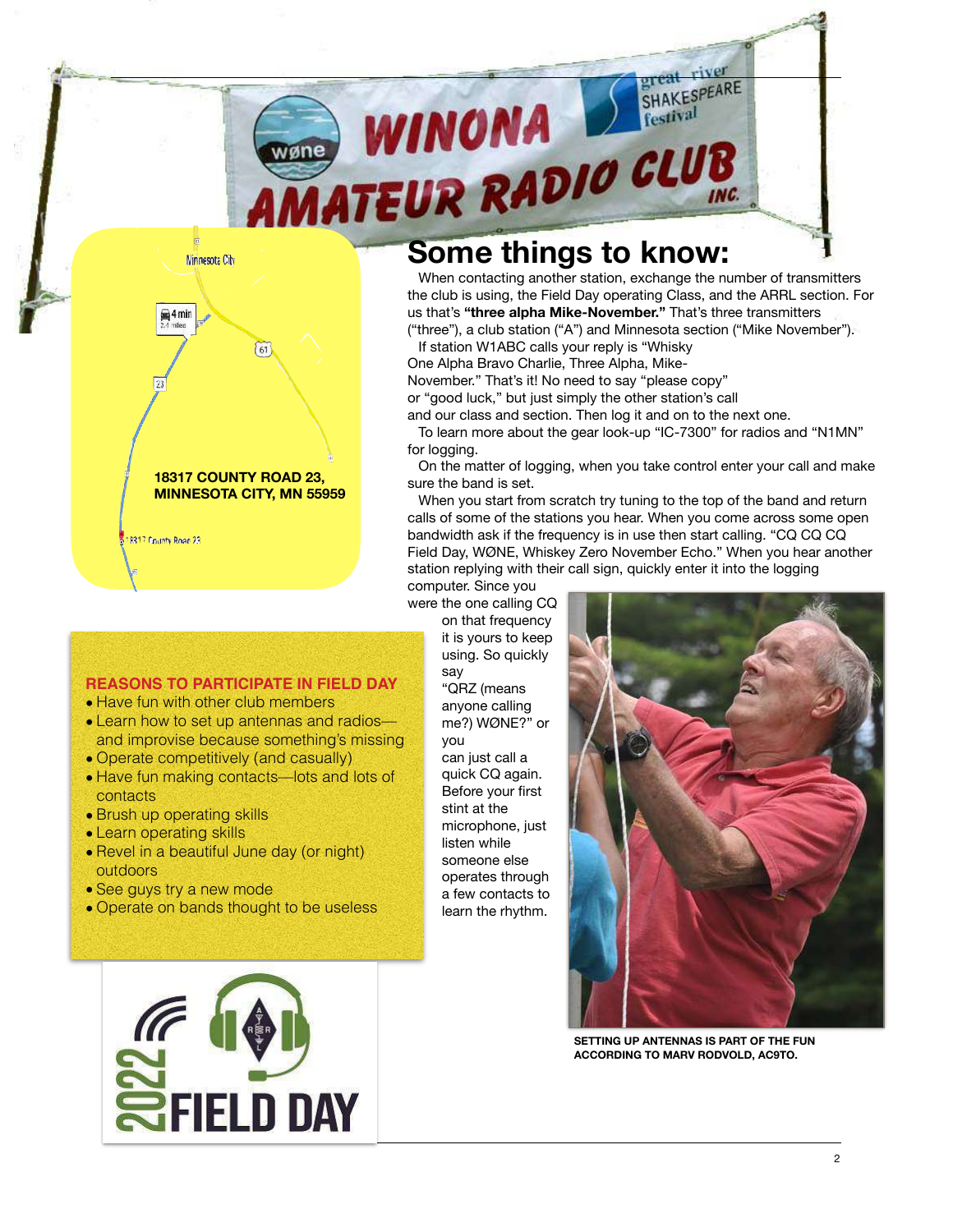# **WARC Executive Board** (**unofficial minutes**)

**Thursday, June 5, 2022, via Zoom**

Board Members: Paul Schumacher, KØZYV; Lance Tagliapietra, ADØUT; Harro Hohenner, KG6RLM; Bob Seaquist, W9LSE; Mike Foerster, WØIH; Dan Goltz, WKØW; Clare Jarvis, KØNY. Guests: Marv Rodvold, AC9TO; Ben Kuhn, KUØHN; Tom Wilmot, WØMK.

Called to order at 7:00 p.m. by Paul Schumacher, KØZYV

**Minutes** (Published in the May 2022 Hamgram and sent via the reflector): Bob Seaquist, W9LSE. *Approved*.

**Treasurer's Report**: Harro Hohenner, KG6RLM. *Approved*.

| Balance on 4/30/2022             | \$5,581.80 |
|----------------------------------|------------|
| Expenses:                        |            |
| Mike Foerster for KF0Q's filters | \$200.00   |
| RSC Insurance policy             | \$200.00   |
| Balance as reported by bank      | \$5,181.80 |
| Paid members                     | 35         |

**Trinona**: Lance Tagliapietra, ADØUT. Trinona is holding info session June 6. We received three more slots.

**Waumandee**: Ben Kuhn, KUØHN. Starting planning with event organizer Tom Hazen.

**Field Day**: Marv Rodvold, AC9TO. Will go to the site with Emily. Have to find alternative location for Port A Potty. Like to share on the reflector requests regarding FD. Post sign-up on website. Ben Klinger will arrive on site 1 p.m. Friday along with some Fillmore County people wanting to learn how to raise it.

#### *Motion: Paul Schumacher, KØZYV/Clare Jarvis, KØNY. Raise budget from \$280.00 to \$300.00. Approved.*

**Fox Hunt:** Clare Jarvis, KØNY. About eight participated. Willing to do the event again.

**For Sale Net**: Mike Foerster, WØIH. Useful to increase repeater activity.

**Public Service**: Dan Goltz, WKØW. There is no information on the Witoka tower maintenance.

There have been several SKYWARN call outs already this season, including some confirmed tornadoes. Response and reporting has been excellent.

During one particularly heavy rain event, amateurs were requested to go out to observe for potential flooding. It was noted that there could be some confusion as to where amateurs should be dispatched to safely observe rivers and creeks. Russ Marsolek, NØQK, and Dan Goltz, WKØW, toured part of the county to identify strategic and safe areas that amateurs can be sent to for high water observations.

Equipment at the Emergency Operations Center at the county Law Enforcement Center is working well. 146.04/64 is the primary reporting frequency, but the Bluff Siding repeater and Witoka repeaters are also monitored there as well as APRS.

Scheduled public service events include Trinona June 11, Ride the Ridges Sept. 17, and Waumandee Time Trials Sept. 24.

**Witoka HF**: Mike Foerster, WØIH. Witoka HF radio was down about May 11. The configuration files were corrupted.

The person that mows the hay at the site has not responded to the warning about the dipole on the ground The ends of the dipole have to be moved out of his way.

#### **Repeaters**:

The Rooster Ridge site repeater will be removed for cleaning and mods and will be temporarily replaced by the Yaesu DR-2X from Witoka.

**Band Pass Filters**: The band pass filters that the club purchased from Matt Burt, KFØQ, tested and are available for Field Day.

**Books**: Still have four of Tim Jacobson's, N9CD, books. Should be given to school libraries. **Adjourn**: 8:02 p.m.

# **Have a complete go-kit**

Go-kits are the thing for amateurs engaged in emergency public service as well as those doing a lot of portable operation. If you search amateur radio sites you will find the definition of go-kit is different in every instance.

You would think a go-kit would simply be a radio, antenna, power of some sort and a container but that is way too simple. Hams will argue what kind of radio, the peripheral gear like laptops and sound cards then argue about the appropriate kind of power.

Go further into the needs of Hams helping with emergency communication and you have to talk about personal go-kits, that is, kits with personal needs such as prescriptions, water, underwear and whatever else is needed on a deployment.

So….what's in your go-kit and are you truly prepared to help in an emergency or simply be in the way?

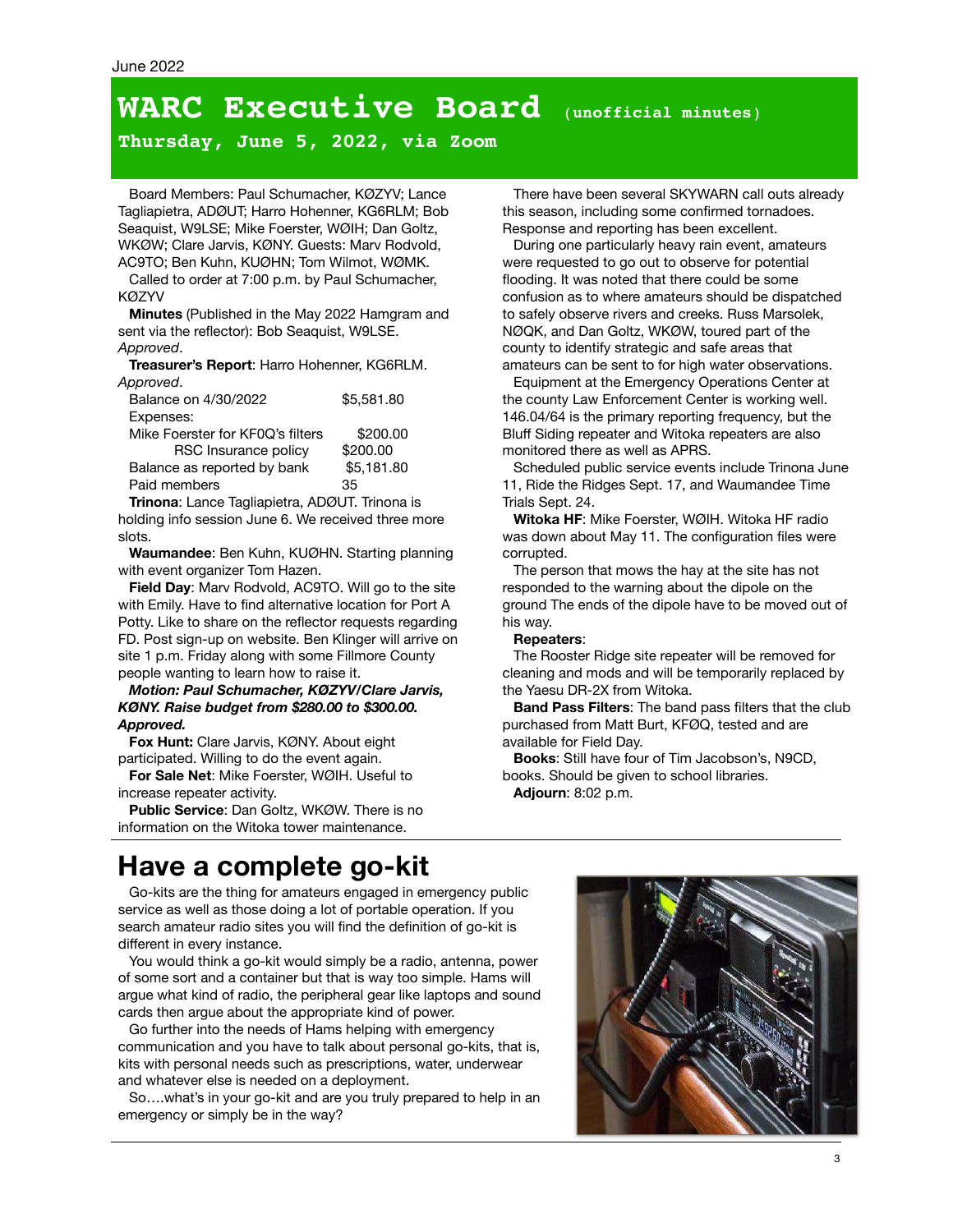#### June 2022

## **Trinona support includes Bangladesh Ham**

Bikers battled one of the "Top 100 hill climbs in the U.S." at the annual Trinona triathlon while members of the Winona Amateur Radio Club helped with communications and even icing water June 12. Athletes from across the United States come for this athletic event—including the privilege of racing up Garvin Heights while club members help assure their safety.

A special participant, for communications, was Nazrul Islam, S21NZ, from Dhaka, Bangladesh, who carefully examined the value of amateur radio for events like Trinona. Islam noted that Bangladesh is still not familiar with Hams helping in such a way.

Participants helping included: Kelly Sauke, KE1LYS; Shawn Hicks, KD9KGQ; Sam Resto, KFØACN; Rod Baker, KØROD; Syed Faruque, ACØVA; Keith Laken, KEØIJI; Bob Seaquist, W9LSE; Clare Jarvis, KØNY; Justin McElmury, KFØBSI; Marv Rodvold, ACV9TO; Lance Tagliapietra, ADØUT; Dan Goltz, WKØW.





**NAZRUL ISLAM, S21NZ, OBSERVED**

**ROD BAKER, KØROD, AND JUSTIN MCELMURY, KFØBSI, HELPED**



## **THE VILLAGE OF HOMER SUFFERED DAMAGE IN THE MAY 19 STORM. Storm spotters thanked for help in May 19 storm**

The Coulee Region was hit with severe weather May 19–20 hitting Winona County hard. Winona received up to four inches in rain and Winona Co. Emergency Management Coordinator Ben Klinger, KEØTNM, said there were wash outs, mud slides and even some cars under water. "We are looking at well over \$150,000 damage here in Winona County," Klinger said.

Klinger thanked Winona Amateur Radio Club storm spotters for their work in connection with the storm. "The the reports were very helpful for me. I also spoke with Todd Shea this morning and the NWS was very grateful for all the reporting."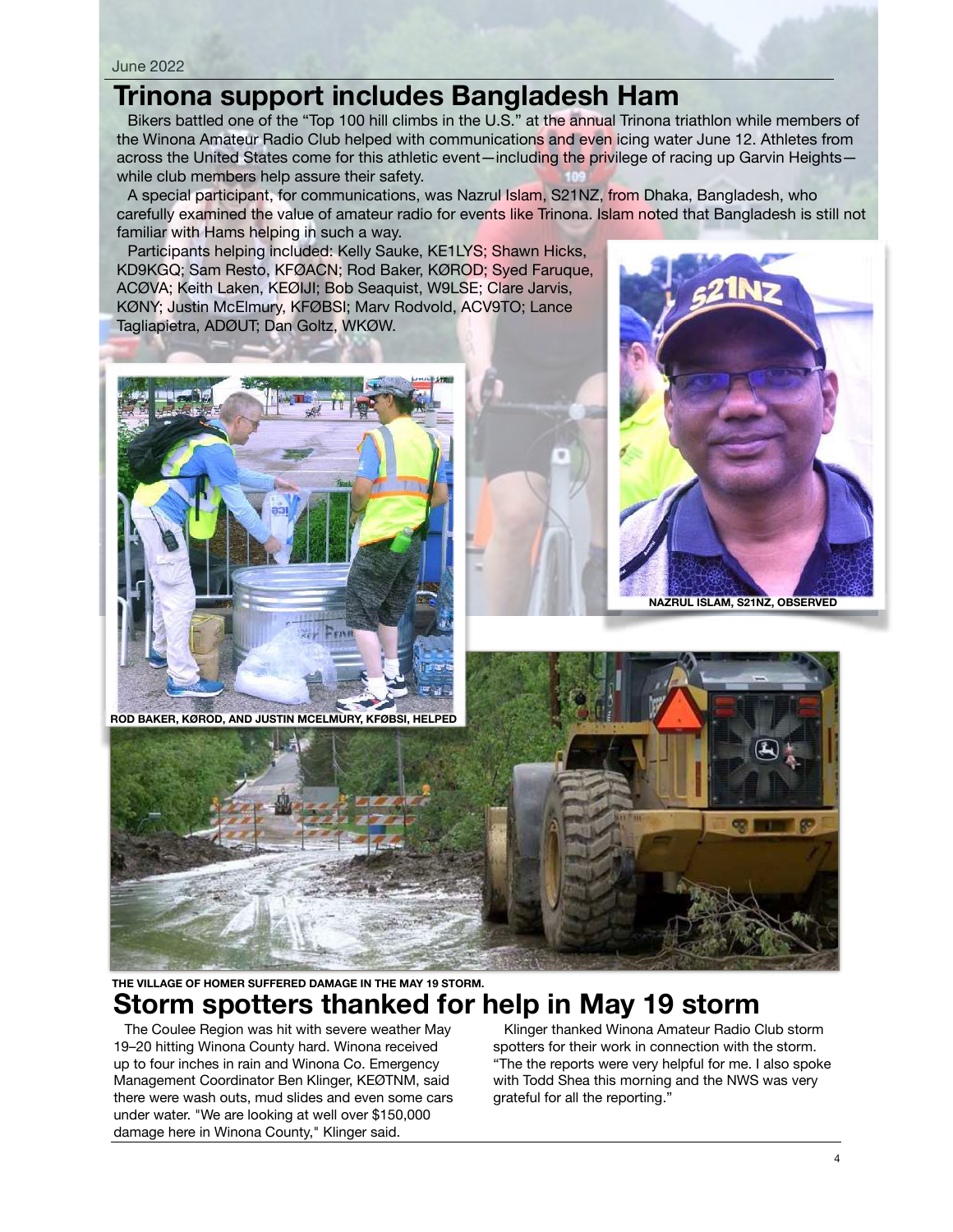# **Goltz receives community honor**

Dan Goltz, WKØW, received this year's Winona Health Foundation

Ben and Adith Miller Community Service Tribute May 24

The Tribute recognizes a community member for exceptional generosity in time, talent, spirit or charitable gifts.

Wilson Fire and Rescue volunteer



Brian Calteaux, who **DAN GOLTZ, WKØW**

nominated Goltz for the honor, said that they are grateful for Dan's medical training, expertise and willingness to jump in and try new things, including obstacle courses in full gear along with people less than half his age.

Calteaux said, "Whenever responding to a call, I show up and look for Dan's Jeep. It's often there. One of the things we learn when responding to emergencies is to be cool and calm and have a warm heart. Dan has that for sure. He is an inspiration to all of us."

Ben Klinger, emergency management director for Winona County, recalled meeting Goltz for the first time as a high school student taking an amateur radio class Goltz taught. Klinger expressed appreciation for being able to rely on Goltz's 44 years of experience volunteering with emergency management. He's also been a National Weather Service Skywarn instructor since 1982.

Goltz expressed gratitude for all the people he works and volunteers with noting "no one does these things alone."

# **Fox hunt resumption 'fun'**

In a world where so many people have backpacks some Winona Amateur Radio Club members found one with their radios. After several years the club resumed its fox hunts May 21, challenging participants to use their handheld radios to find a large red backpack. Hint: it had an HT antenna sticking out and it "spoke" to listeners on 146.465.

Hunters started from Windham Park in mid-Winona where the fox's signal could be heard weakly.



Using radio skills and triangulation, hunters chased the fox to near the west end fire station on a county recycling tote. Lance Tagliapietra, ADØUT, and Mike Foerster, WØIH, were first on the scene. "I learned a lot on this trip," said Foerster. "Once I got in so close in, the receiver and beam were pretty much overwhelmed with the signal strength even with my 80+ db step attenuator so I took the antenna off completely and walked around where I still had a full strength signal. Then it was a matter of recognizing it."

Master of Foxhounds Clare Jarvis, KØNY, knew the homeowner where the fox was located. "The home owner thought it was interesting that he had all these geeks coming by," said Jarvis.

"It was fun!" according to Foerster.